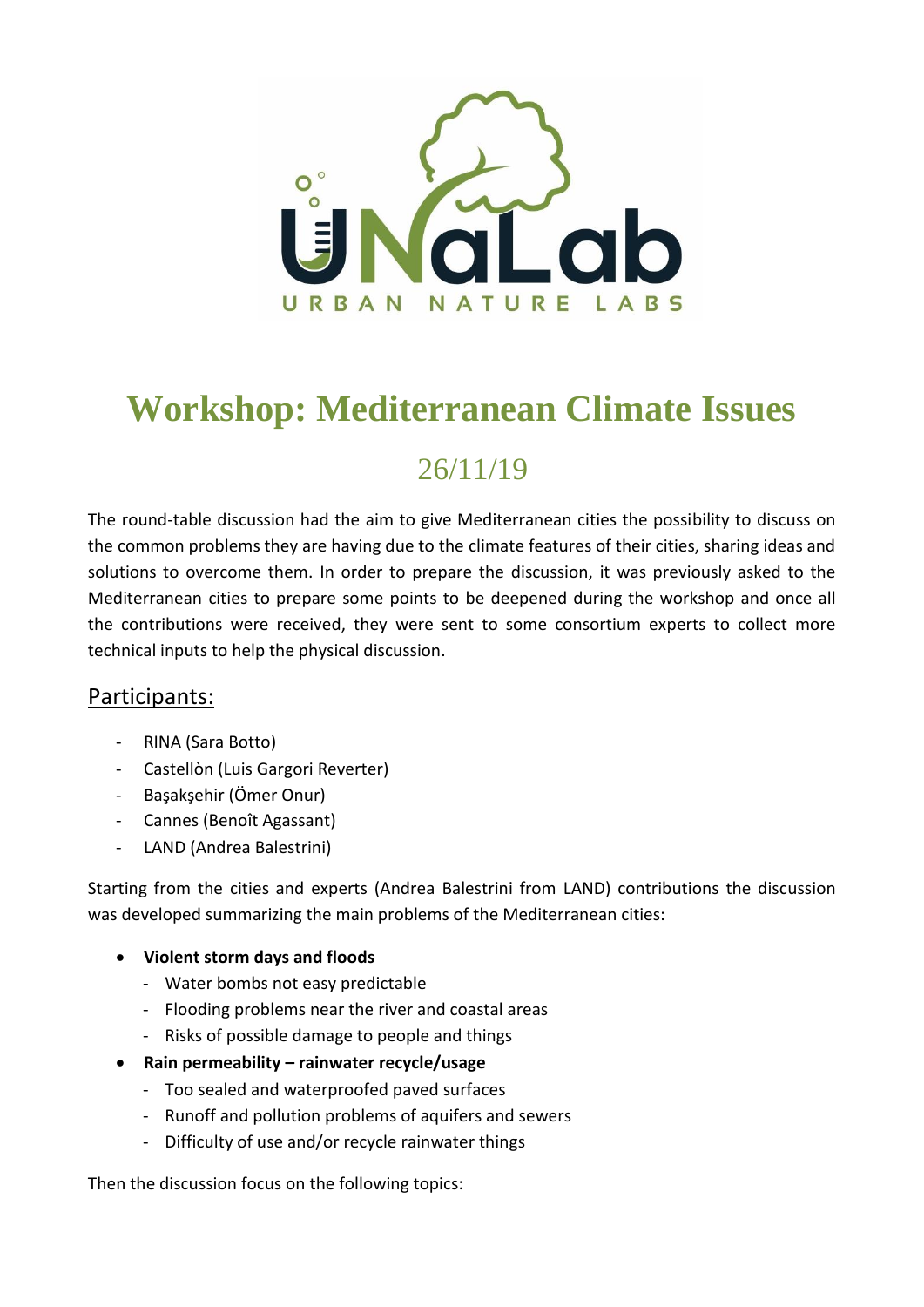## **1) Water management in the most critical areas (e.g. polluted zones/aquifers) – lack of spaces in the cities where to implement NBS**

CASTELLÓN: There is a big problem with the area near the coast, a wetlands area. In the past years this area was used for rice collection, but then it was abusively transformed in a residential area and now, as the water from the aquifers is being pumped out, the aquifers are becoming more and more salinized and polluted.

> In order to solve this issue Castellòn is involved in the Urban Innovative Action, a pilot project that has the aim to provide clean water to the residents of the area, developing a storage water system where to redirect waste water and to treat the polluted water. The project financing is now facing problems due to some administrative issues.

- BAŞAKŞEHIR: It is not easy to intervene in the empty lands in Başakşehir, because besides being partly public and private they are very expensive. There is a water management plan concerning the storm water collection and filtering through water tanks underground.
- CANNES: In Cannes the majority of the lands are already built, so most of the construction works concern renovation (e.g. deviating river course). In order to regulate the new constructions there is a plan that specify where you can/cannot build. The majority of the empty lands can't be used because they have to be used for farming,

## **2) Citizens awareness about the risks related to violent storm and floods phenomena**

- CASTELLÓN: There are specific educational school programmes, because it is important to start raise the awareness of the future generations from the beginning.
- CANNES: There are educational programmes about risks and a special desk for the citizens has been established. The citizens can use this desk to ask help in solving specific issues related in particular to the implications of climatic events.
- BAŞAKŞEHIR: They have created a programme for the citizens concerning the waste management: the correct application of waste separation rules allows to collect some points that can be used as vouchers in shops.

## **3) Permeable/draining pavements implementation**

- CANNES: There are concerns in the usage of draining pavements as a solution to prevent runoff and floods issues, because it seems that they could be quite useless in case of violent rainstorms.
- LAND: The draining pavements are also effective in case of violent storm water, but they have to be carefully designed using modular systems under the soil. It is necessary to stabilize the soil first with bioengineering (e.g. i.idro DRAIN, an innovative draining concrete that prevent runoff).

## **4) Green roofs implementation**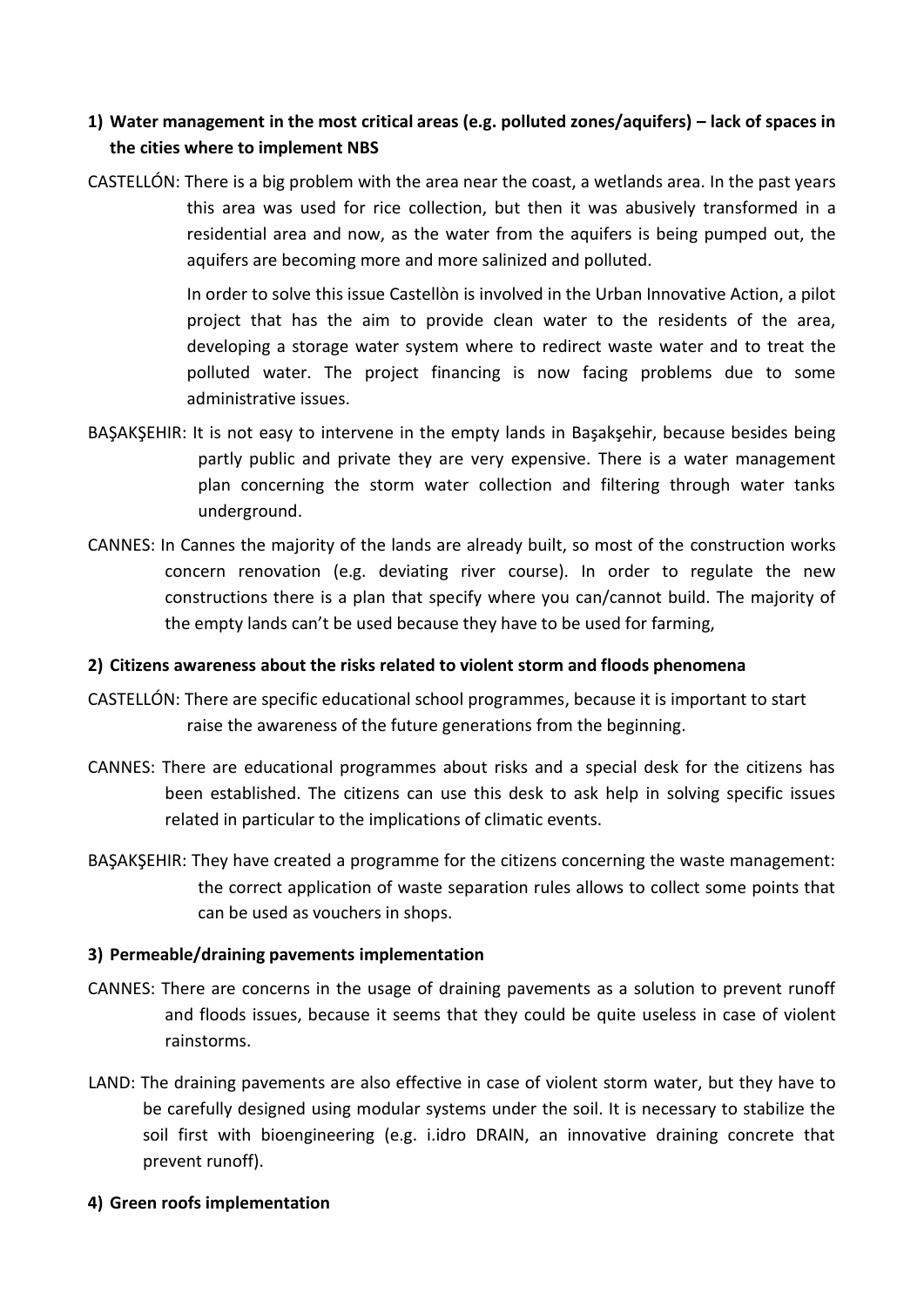- CANNES: The green roofs are not easy to be implemented in case of building renovations because of their expensive costs also related to the irrigation system (in Cannes there are both dry and heavy rains periods, so what kind of vegetation can be used?).
- LAND: In Southern Europe no one build green roofs without irrigation, but they use species that could adapt to Mediterranean climate and that they don't require much water (e.g. sedum). The cactuses are not very used because they don't have a very high evapotranspiration/drainage effect. An interesting solution are the draining roofs that collect storm water and redirect it to the ground.

## LAND specific answers to the questions collected from the cities:

## **CASTELLÓN:**

a) In Castellón we have an average rainfall of about 40 days a year. The problem is that 25 of that days are storm days, and we have lots of flooding problems.

These harsh climate conditions are common to other Southern European regions. Open spaces are supposed on one hand to be resilient to powerful rain flushes, on the other they ideally could collect and later reuse/release rainwater in detention basins or underground storage systems.

b) We have wetlands near the coast, and the houses in this zone has been increased in the last years. Every storm day is a serious problem in this part of the city.

Wetlands not only provide biodiversity, they also work as retention areas. Within housing areas bioswales and geocellular tanks could improve the drainage of such extreme events.

- c) More than 50 % of our water resources comes from aquifers. The bad management of aquifers is driving us to a delicate situation because their low level has been caused the entry of seawater and has been salinized. Infiltration ponds, draining surfaces and bioswales are key solutions to help recharging the aquifer.
- d) Another of the main problems of aquifers is pollution caused by agriculture, either by nitrates or pesticides.

Sustainable agriculture should be the overall strategy to tackle this challenge: nevertheless a diffused system of linear wetlands could improve water quality before their outlet into the aquifer.

## **References**

Lochiel Park, Adelaide <https://renewalsa.sa.gov.au/projects/lochiel-park/> Royal Park Wetland, Melbourne [http://landezine.com/index.php/2011/04/royal-park-wetland-by-rush-wright-landscape](http://landezine.com/index.php/2011/04/royal-park-wetland-by-rush-wright-landscape-architecture/)[architecture/](http://landezine.com/index.php/2011/04/royal-park-wetland-by-rush-wright-landscape-architecture/) Laroque Des Alberes Cemetery <http://landezine.com/index.php/2011/08/landscape-architecture-cemetery/>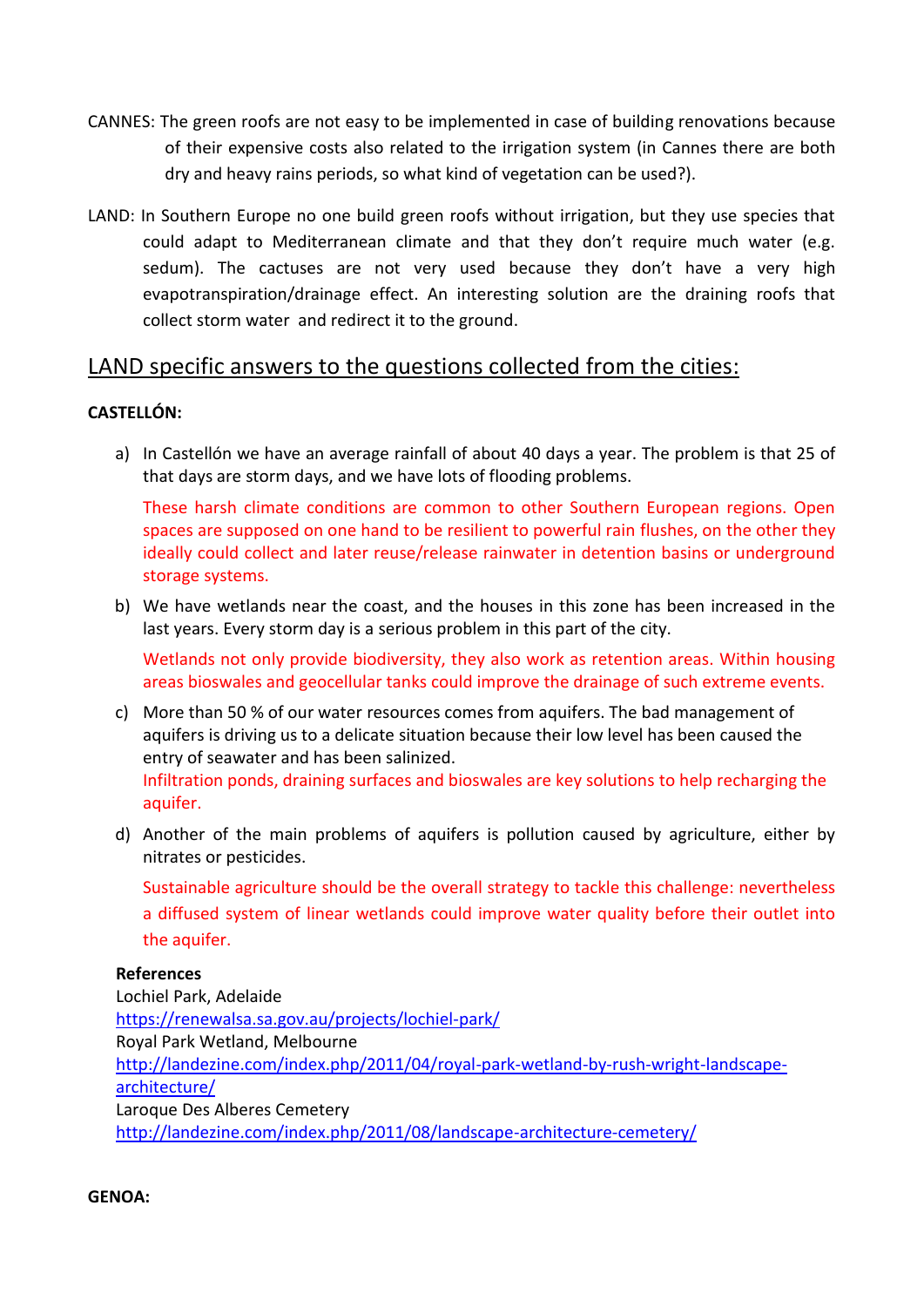a) The high level of waterproofing in the urban areas increases the problem of the runoff on the paved surfaces, stressing the sewerage network that is old and mixed in most of its parts. In these conditions recycling the rainwater entered in the sewers becomes very difficult.

In these terms rainwater recycling from sewage is not recommendable: the nature-based approach should prevent stress-conditions for the water network by reducing stormwater runoff with draining surfaces, green areas and detention areas.

b) The torrent floods formation is alarmingly quick, due to the "water bombs" problem and to the high slope of the hillside just behind the city

Slope afforestation can reduce catastrophic effects.

c) The unpredictability of the weather phenomena that always strike the city in different areas

Small scale draining green spots should be spread all around the city and not only in certain areas.

- d) The difficult management of the public services during the days with weather warnings
- e) The need to mitigate the risks of possible damage to people and things

Climate-resilient open spaces should provide safe-zones for population by deploying context-specific solutions also in relation to the foreseen activities: i.e. playgrounds could serve as retention areas if well integrated into risk alerting measures.

f) The complexity of all the legislative and planning tools that make difficult to implement the urban regeneration interventions

Many cities are adopting drainage-oriented regulations to guide projects with a standardized framework: i.e. RIE regulations in Bolzano (Sudtirol)

## **References:**

Riqualificazione Piazza Facchetti, Cesano Maderno <http://www.brianzacque.it/cantiere.html#/!575832ecc58b3d03009561ad> Enghaveparken, Copenhagen <https://www.tredjenatur.dk/en/portfolio/enghaveparken-now/> Draining parking, Bardolino [http://www.harpogroup.it/sites/default/files/harpogroup.it/gallery/gallery/Harpo%20-](http://www.harpogroup.it/sites/default/files/harpogroup.it/gallery/gallery/Harpo%20-%20verdepensile%20-%20Parcheggio%20localit%C3%A0%20Bardolino.jpg) [%20verdepensile%20-%20Parcheggio%20localit%C3%A0%20Bardolino.jpg](http://www.harpogroup.it/sites/default/files/harpogroup.it/gallery/gallery/Harpo%20-%20verdepensile%20-%20Parcheggio%20localit%C3%A0%20Bardolino.jpg) Nature leisure area, Barcelona [http://landezine.com/index.php/2011/05/nature-leisure-area-in-montserrat-by-emf-landscape](http://landezine.com/index.php/2011/05/nature-leisure-area-in-montserrat-by-emf-landscape-architecture/)[architecture/](http://landezine.com/index.php/2011/05/nature-leisure-area-in-montserrat-by-emf-landscape-architecture/) Public space, Torre Pacheco [http://landezine.com/index.php/2011/01/urban-spaces-and-library-park-in-torre-pacheco-by-](http://landezine.com/index.php/2011/01/urban-spaces-and-library-park-in-torre-pacheco-by-martin-lejarraga-architecture/)

[martin-lejarraga-architecture/](http://landezine.com/index.php/2011/01/urban-spaces-and-library-park-in-torre-pacheco-by-martin-lejarraga-architecture/)

## **CANNES:**

a) How to implement NBS with our particular weather (long dry period in summer and violent rainfall episodes)? Could we take into account in the NBS handbook the Mediterranean specificity (i.e. pointing which NBS are appropriate or not to Mediterranean climate, or possibly how to adapt some of the NBS to Mediterranean climate)?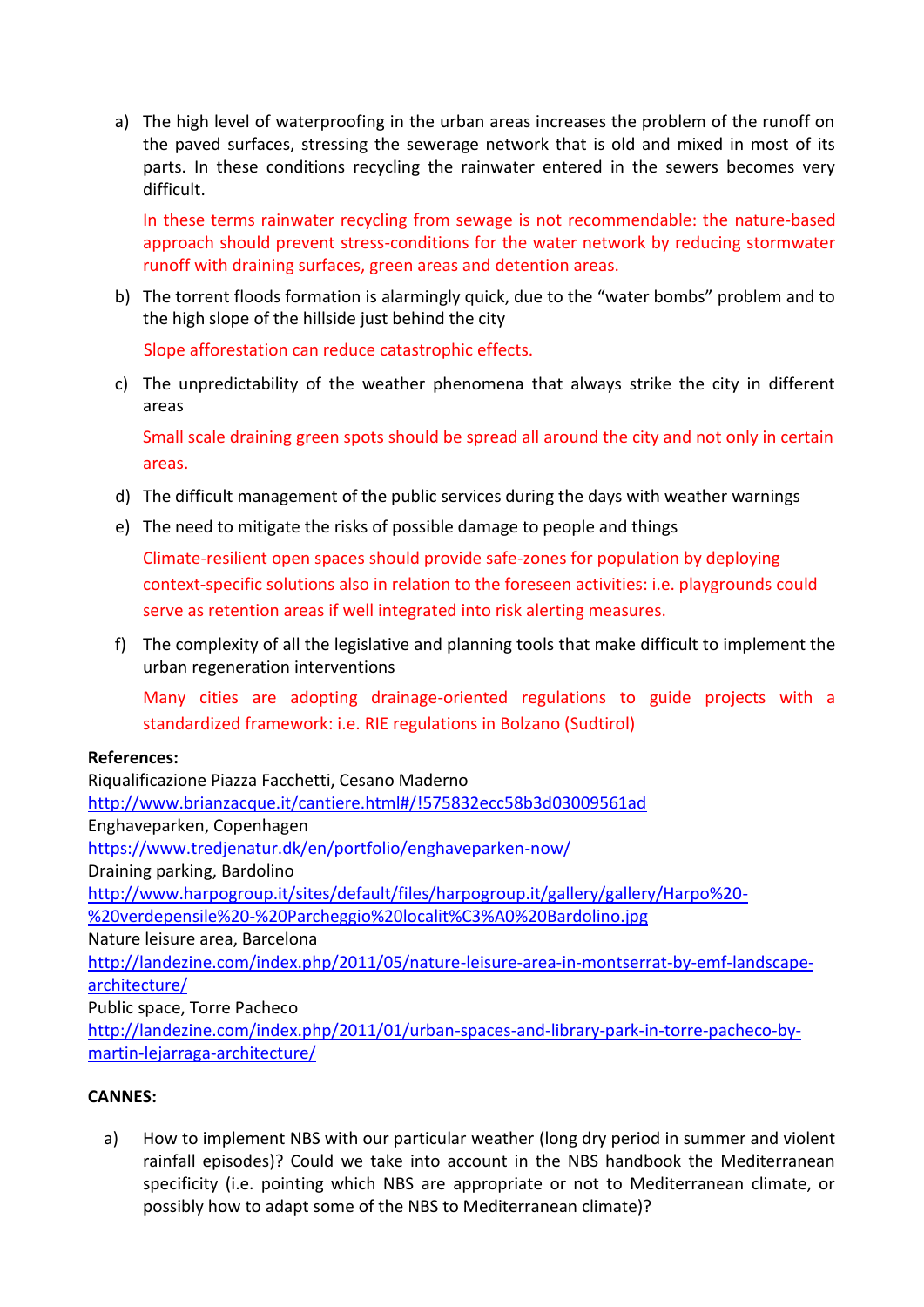Mediterranean cities require to adapt NBS to their specific climate but also to their dense urban fabric, where wide spaces are seldom available and different functions tend to overlap. Runoff and drainage dynamics are different to Northern Europe, moreover vegetation pattern should include drought-prone species.

b) How to build green roofs (or green walls) resilient to dry period (without any water supply) and heavy rainfalls?

Vegetation selection is crucial: many native species adapted to such extreme conditions and should be taken into account. A major role is played by maintenance: i.e. intensive meadows are rot recommendable; natural low-maintenance meadows instead could provide more biodiversity and resist longer to drought periods in such climates.

On the other hand also drainage approach is crucial: green roofs have been initially conceived for Central and Northern Europe, where rainfall and evapotranspiration curves do not overlap, and irrigation is not necessary. In southern Europe to highest summer temperatures correspond driest months, so irrigation is mandatory to make plants survive. Nevertheless its amount can be reduced by adequate plant selections and drainage systems: basically in Norther Europe green roofs can work as storage facilities, in Southern Europe water need to be removed as soon as possible to avoid infiltrations into indoor spaces or overcapacity of drainage devices. In such regions their benefits are mainly thermic insulation (in Bari cooling has been measured as performing as 21/27% by Stefanizzi-Resta in 2015), reducing local air temperature (-2/5 °C according to Peng, Jim 2013), reducing rainwater discharge by evapotranspiration and absorption (-60/80% according to CNR-IRSA) and increasing local biodiversity.

c) Are permeable pavements efficient in case of heavy rainfalls? How to manage permeability while the pervious soils (even natural soils) are made sealed under heavy rainfall?

Permeable pavements are efficient if the lower soil layer is draining. Otherwise they require a proper draining layer between surface and soil to redirect water to collecting network; in this case they are deployed to delate the runoff inlet into drainage systems.

d) How to implement NBS (which promote water in the center of the city) without promoting tiger mosquitoes (Aedes albopictus)?

Mosquitos could become a problem if water remains too still and if their natural predator are not included into local ecosystems. The design should therefore prevent these effects by introducing water circulation and providing the adequate vegetation to host other animals (i.e. frogs, birds and other insects).

## **References:**

Parque Rio, Madrid [http://landezine.com/index.php/2011/04/madrid-rio-by-west8-urban-design-landscape](http://landezine.com/index.php/2011/04/madrid-rio-by-west8-urban-design-landscape-architecture/)[architecture/](http://landezine.com/index.php/2011/04/madrid-rio-by-west8-urban-design-landscape-architecture/) Piazza Europa, Catania [http://www.harpogroup.it/sites/default/files/harpogroup.it/media](http://www.harpogroup.it/sites/default/files/harpogroup.it/media-areatecnica/allegati/Piazza%20Europa_Catania_0.pdf)[areatecnica/allegati/Piazza%20Europa\\_Catania\\_0.pdf](http://www.harpogroup.it/sites/default/files/harpogroup.it/media-areatecnica/allegati/Piazza%20Europa_Catania_0.pdf) Passeig De St Joan Boulevard, Barcelona <http://landezine.com/index.php/2012/07/passeig-de-st-joan-boulevard-by-lola-domenech/> Park, Garden and Green roof, Badajoz [http://landezine.com/index.php/2015/03/park-garden-and-green-roof-of-caja-badajoz-by-cristina](http://landezine.com/index.php/2015/03/park-garden-and-green-roof-of-caja-badajoz-by-cristina-jorge-cjcpaisaje/)[jorge-cjcpaisaje/](http://landezine.com/index.php/2015/03/park-garden-and-green-roof-of-caja-badajoz-by-cristina-jorge-cjcpaisaje/)